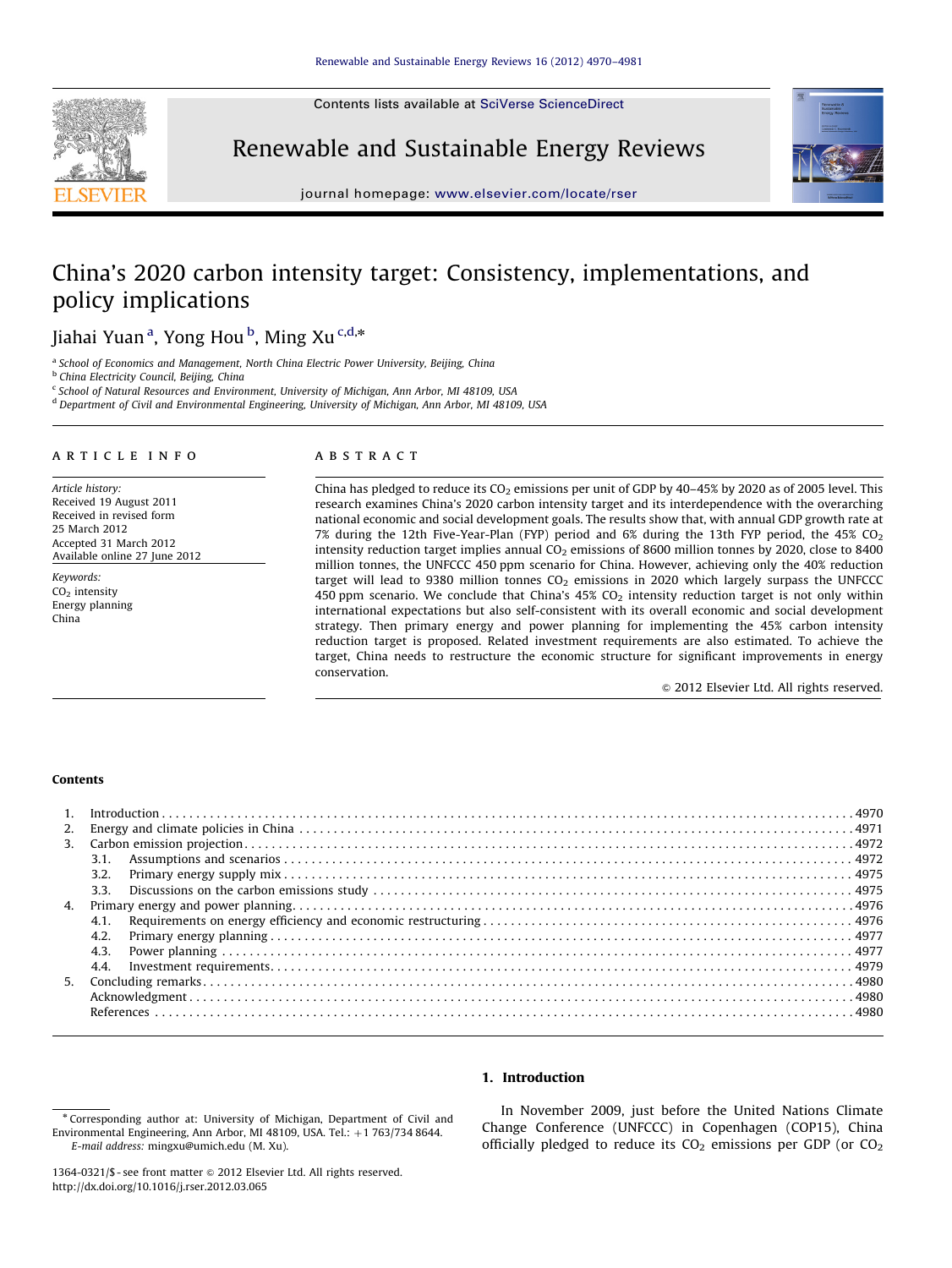intensity) by 40–45% from the 2005 level and increase the share of non-fossil energy in primary energy to 15% by 2020 [\[1\].](#page-10-0) Given the role that China is playing in global climate change governance, the pledge has instigated a number of studies in literature since its announcement. Zhang challenged the reliability of government statistics as well as the central government's ability to achieve these targets, given that China has faced great difficulty meeting its 2010 energy-saving goals [\[2,3\]](#page-10-0). Michinori et al. criticized the ambiguity of the target, but argued that the pledge is consistent with China's domestic agenda to pursue economic growth and energy security [\[4\]](#page-10-0). Later studies mainly focused on the feasibility of these targets and pathways to realize them. Stern and Jotzo used a stochastic frontier model to decompose China's energy intensity targets concluding that the targets are par with those implicit in the US and EU targets and China needs ambitious policies to achieve these targets [\[5\].](#page-10-0) He et al. complied scenarios for China's energy related carbon emissions and concluded that, besides developing renewable and nuclear energy, the ''energy conservation first'' policy and adjustment in economic output structure are of policy priority [\[6\].](#page-10-0) Steckel et al. used the Kaya-decomposition method to examine the growth of  $CO<sub>2</sub>$ emissions in China and the contribution of three underlying drivers including economic growth, energy intensity change, and the dominance of coal in energy mix [\[7\].](#page-10-0) Dai et al. affirmed the feasibility of these targets with affordable costs using a hybrid AIM/CGE model [\[8\]](#page-10-0). Zhou et al. used an output-based method to study the carbon allocation issue in China, while Yi et al. studied the allocation issue from a regional perspective [\[9,10\]](#page-10-0). Wang et al. explored low carbon solutions in provincial level using two provinces, Fujian and Anhui, as case studies [\[11\].](#page-10-0)

In March 2011, China formulated the intermediate targets to reduce  $CO<sub>2</sub>$  intensity by 17% from the 2010 level and increase the share of non-fossil energy to 11.4% by 2015, the end of the 12th Five-Year-Plan (FYP) [\[12\]](#page-10-0). Naturally, the following questions are of great importance to both China's energy policy and international climate governance: 1) are China's 12th FYP intermediate targets consistent with its 2020 targets? 2) Is China's 2020 carbon reduction target consistent with its economic growth target, given Chinese government's ''building a well-off society in an all-around way at 2020'' plan? 3) Is China's carbon reduction target within the international expectations on China's responsibility in global GHG stabilization? 4) What is the viable primary energy and power planning for China to facilitate the realization of these targets? Although existing literature addressed important aspects of China's climate and energy targets such as credibility, ambitiousness, feasibility, and possible policy solutions, the abovementioned issues remain largely uncovered. This research is an attempt to fill in these research and knowledge gaps.

The layout of the paper is as follows. Section 2 introduces background information on energy and climate policies in China. [Section 3](#page-2-0) projects CO<sub>2</sub> emissions under different economic and social development scenarios and different carbon intensity trajectories. [Section 4](#page-6-0) develops the primary energy and power planning in line with the carbon intensity targets. [Section 5](#page-10-0) concludes.

## 2. Energy and climate policies in China

Since 1971–2007, population in China had increased from 841 to 1320 million, while the economy began to take off since 1979 with GDP increasing for more than 12-fold from 183 to 2387 billion US dollars (2000 price and hereafter) ([Fig. 1\)](#page-2-0) [\[13\]](#page-10-0). This in turn results in an almost 10-fold increase of per capita GDP, from 186 US dollars in 1980 to 1808 in 2007.

China's economic growth is anything but balanced. Being ''capital intensive and industry dominated'', the breath-taking growth has been fueled by extensive energy consumption. Primary energy consumption has increased from 392 in 1971 to 1956 million tonnes oil equivalent (toe) in 2007, a more than five-fold growth [\(Fig. 1](#page-2-0)). In a sense, China has successfully managed to fuel the economic growth with less growth in energy consumption, at least during the 1979–2000 periods when economy grew more than sixfold with only less than doubled primary energy consumption [\(Fig. 2](#page-3-0)). However, energy intensity has been increased since China's entry into the WTO in 2001 [\(Fig. 3](#page-3-0)). In 2009, energy intensity was about 4% higher than that in 2002, in spite of significant reduction achieved since 2005 [\[14\].](#page-10-0)

Increasing energy consumption driven by rapid economic growth has led to increasing  $CO<sub>2</sub>$  emissions in China. Ever since 2003, China has contributed more than half of global  $CO<sub>2</sub>$  emission increase [\[7\]](#page-10-0). In 2007, China has surpassed the US becoming the world's largest  $CO<sub>2</sub>$ producer, putting China in a unique position in international negotiation on GHG reduction [\[13\]](#page-10-0). Recent data showed that growth of energy production and consumption in China has outpaced many recent reputable predictions [\[15,16](#page-11-0)].  $CO<sub>2</sub>$  intensity follows a reverse trend similar to energy intensity during the recent years. According to [\[17\],](#page-11-0) three factors are underlying the reversal including the structural bias towards energy intensive heavy industry, a slowdown of technology progress, and a return to coal as the main energy resource. These factors exacerbated concerns not only about domestic energy security, resource scarcity, and environmental pollution, but also towards global GHG stabilization and reduction.

To fulfill its international responsibility in climate mitigation and, more importantly, reduce dependence on fossil fuels for domestic economic growth, in the long term, the Chinese government has pledged to reduce its  $CO<sub>2</sub>$  intensity by 40-45% from the 2005 level and increase the share of non-fossil energy in primary energy to 15% by 2020. In the short term, the central government plans to reduce  $CO<sub>2</sub>$  intensity by 17% from the 2010 level and increase the share of non-fossil energy to 11.4% by 2015 in the 12th FYP. To meet these targets, the Chinese government has formulated and implemented extensive energy and climate policies [\(Table 1\)](#page-4-0). In general, these policies address the energy and climate challenges China is facing from two aspects: developing renewable energy and improving energy efficiency. China has been the world's largest investor in renewable energy in 2010, mainly driven by its gigantic investment in wind energy. Saving energy in electric power and manufacturing sectors, especially energy-intensive sectors such as steel, cement, and chemical product, etc., is the current focus of energy efficiency policy, while in the future saving energy in building and transportation sectors will be added to the policy mix [\[12\]](#page-10-0). More details on the progress of energy conservation policy and renewable energy development during the 11th FYP can be referred to [\[18–20](#page-11-0)].

Renewable energy has great potential in China ([Table 2](#page-4-0)) [\[21\]](#page-11-0). A Pew Charitable Trusts report revealed that China led other G-20 members in clean energy investment in the amount of \$34.6 billion [\[22\]](#page-11-0) in 2010. In particular, wind power has experienced spectacular growth in China during the 11th FYP. Despite still marginal share in total generation mix, the actual installation of wind power increased from 1 GW in 2005 to 45 GW in 2010, ranking China top in the world on installed wind power capacity.

Second, improving energy efficiency in the power sector has been and will continue to be the key of China's energy and climate policy. The past two decades have witnessed rapid electrification in China with electrification level increasing from 9% in 1990 to 20% in 2009 [\[23\]](#page-11-0). Meanwhile, electricity consumption has experienced a sevenfold growth, remarkably faster than the growth of primary energy consumption ([Fig. 3\)](#page-3-0). However, there is still huge gap for China to catch up with its developed counterparts in terms of per capita power consumption. Power generation capacity also experienced rapid growth to meet the increasing power demand. Especially since 2002, when the power sector reform started, the construction of new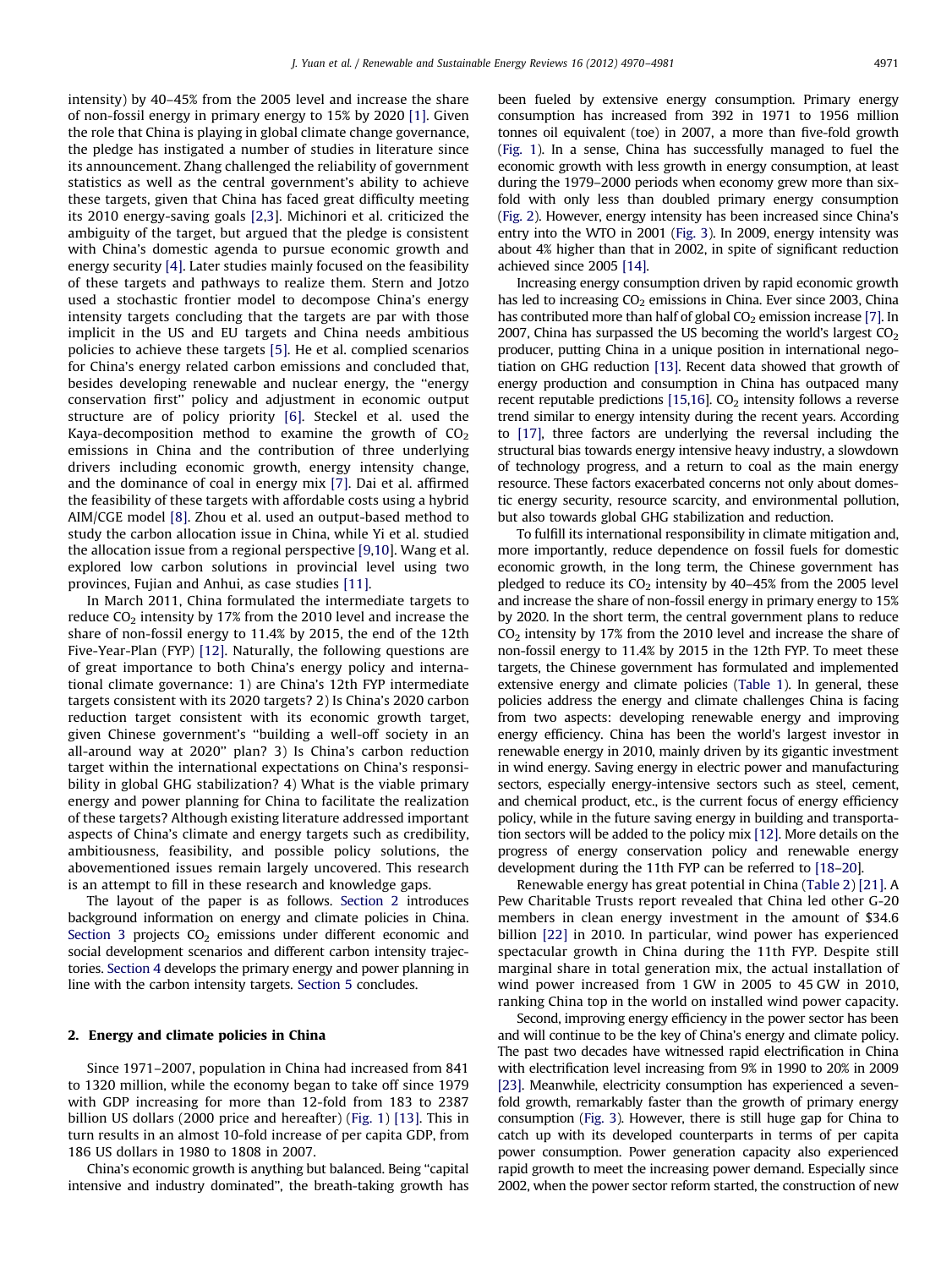<span id="page-2-0"></span>

Fig. 1. GDP, population, energy consumption and  $CO<sub>2</sub>$  emissions in China, 1971–2007. Source: [\[13\]](#page-10-0).

capacity has established new record in the world power history with yearly new addition of installed capacity ranging between 60 and 100 GW. Dominated by coal ([Fig. 4\)](#page-5-0), power generation in China alone consumed about 1.6 billion tonnes crude coal, accounting for 49% of China's total coal production in 2010. As the result, the power sector is the largest  $CO<sub>2</sub>$  producer in China, accounting for about 45% of total  $CO<sub>2</sub>$  emissions, as well as 45.2% and 45.4% of the country's total SO<sub>2</sub> and particulate emissions, respectively.

Given the great challenges and uncertainties facing China's future energy supply and demand, understanding options and pathways to meet both short and long term energy and climate targets becomes crucial for China's policy making as well as international climate governance. We examine this by designing a series of carbon emission scenarios for China which are presented in the next section.

### 3. Carbon emission projection

## 3.1. Assumptions and scenarios

GDP growth projection and  $CO<sub>2</sub>$  intensity are the two driving variables for compiling carbon emission scenarios. Given the planned economic growth rate and carbon intensity reduction targets, the total carbon emissions caused by energy consumption can be calculated as

### Carbon emssions =  $GDP \times GDP$  carbon intensity (1)

The scenarios are compiled in the following ways: 1) GDP growth towards 2015 is projected based on the 12th FYP [\[12\],](#page-10-0) with an planned annual growth of 7%, while GDP growth towards 2020 is projected in line with Chinese government's 2020 longterm vision with an annual growth rate of  $6\%$ ; 2) CO<sub>2</sub> intensities in 2015 and 2020 are calculated according to the proposed emission reduction targets. Two scenarios, C40 and C45, are compiled to represent 40% and 45% carbon intensity reduction by 2020, respectively. Finally, as revealed by [\[7\],](#page-10-0) GDP growth rate is the most important factor on carbon emissions in China. Thus two alternative scenarios are compiled with GDP growth rate one percent point higher than that in C40 and C45; and 3) a reference scenario is compiled based on the UNFCCC 450 ppm scenario for examining the feasibility and desirability of China's target from an international perspective [\[26\].](#page-11-0) In particular, from 1996 to 2005, carbon intensity in China experienced an annual decrease of 3%. However from 2003 an upward trend was witnessed because of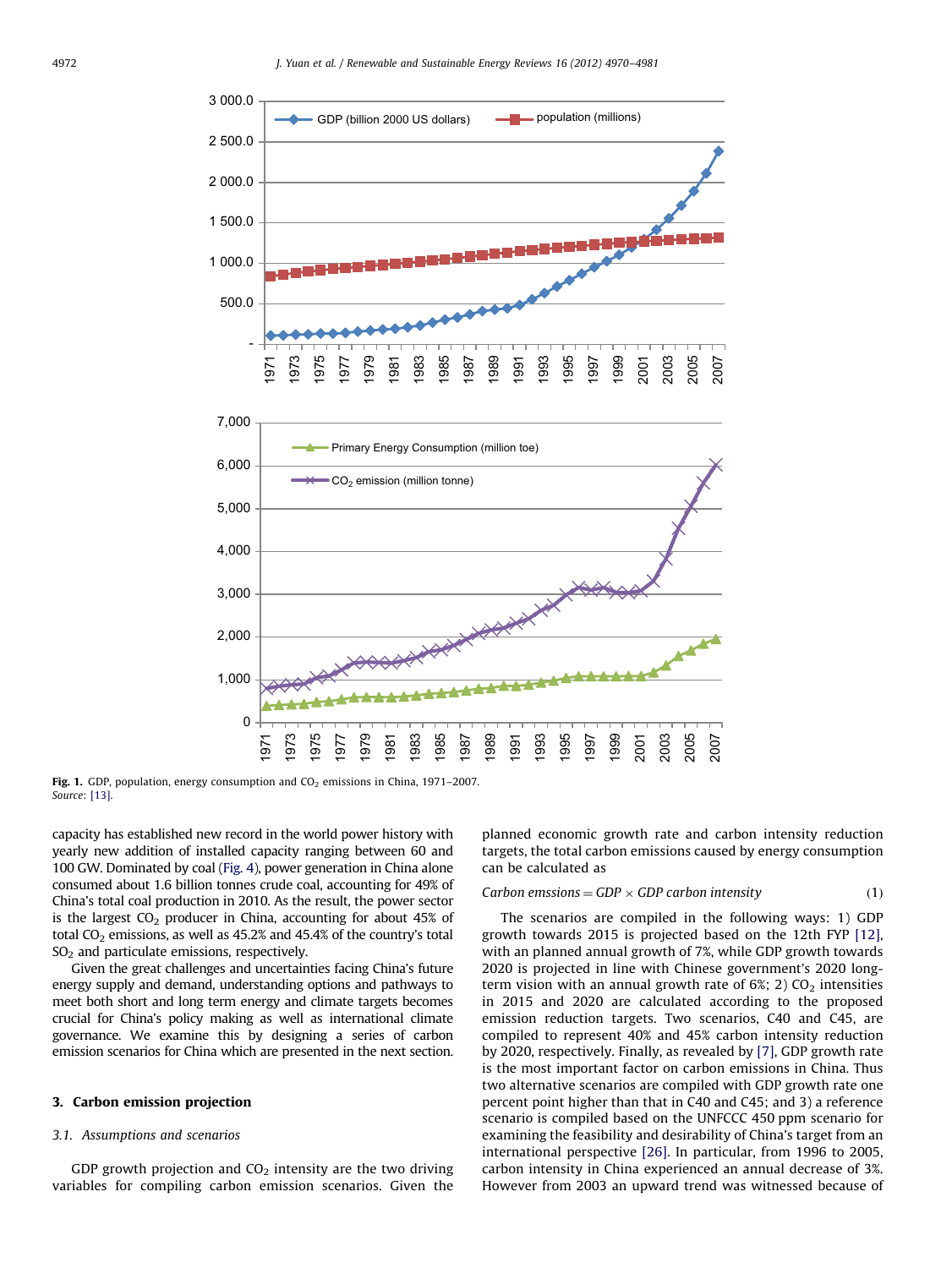<span id="page-3-0"></span>

Fig. 2. Energy and  $CO<sub>2</sub>$  intensities in China, 1971–2007. Source: [\[13\].](#page-10-0)



Fig. 3. Power generation capacity and electricity consumption in China, 1980–2009. Source: [\[22\].](#page-11-0)

the economic output structure and increasing share of coal in primary energy mix [\[7\]](#page-10-0). Because of the intensive policy formulation and implementation, the trend of carbon intensity has already been reversed since 2006. Therefore we assume that, without active policy interventions since 2006, carbon intensity would annually decrease by 1.5% for the 2006–10 period, 2.5% for the 2010–15 period, and 3% for the 2016–20 period.

To address the data quality issue highlighted by [\[2\]](#page-10-0), data used for scenario compilation in this study are obtained from reputable international agencies as much as possible. Historical data for 2007 and earlier are from UNFCCC2009 [\[13\],](#page-10-0) while data covering the 2008–2010 period are from NBSC statistics yearbooks or statistics communiqués because of the unavailability of international statistics [\[26,27](#page-11-0)].

According to UNFCCC2009, in 2005 China's  $CO<sub>2</sub>$  intensity was 2.67 kg  $CO<sub>2</sub>$  per US\$ (2000 constant price and hereafter). Accordingly, it ranges between 1.47 and 1.60 kg  $CO<sub>2</sub>$  per US\$ in 2020 under the 40% and 45% reduction targets, respectively.

As a medium target, China plans to decrease carbon intensity by 17% at 2015 as of 2010 level. However, there is yet no official data by Chinese government or international institution reporting China's 2010 carbon emissions or intensity. Thus we first estimated the 2010 carbon intensity for China according to the publically available consumption data of coal, oil, gas and production of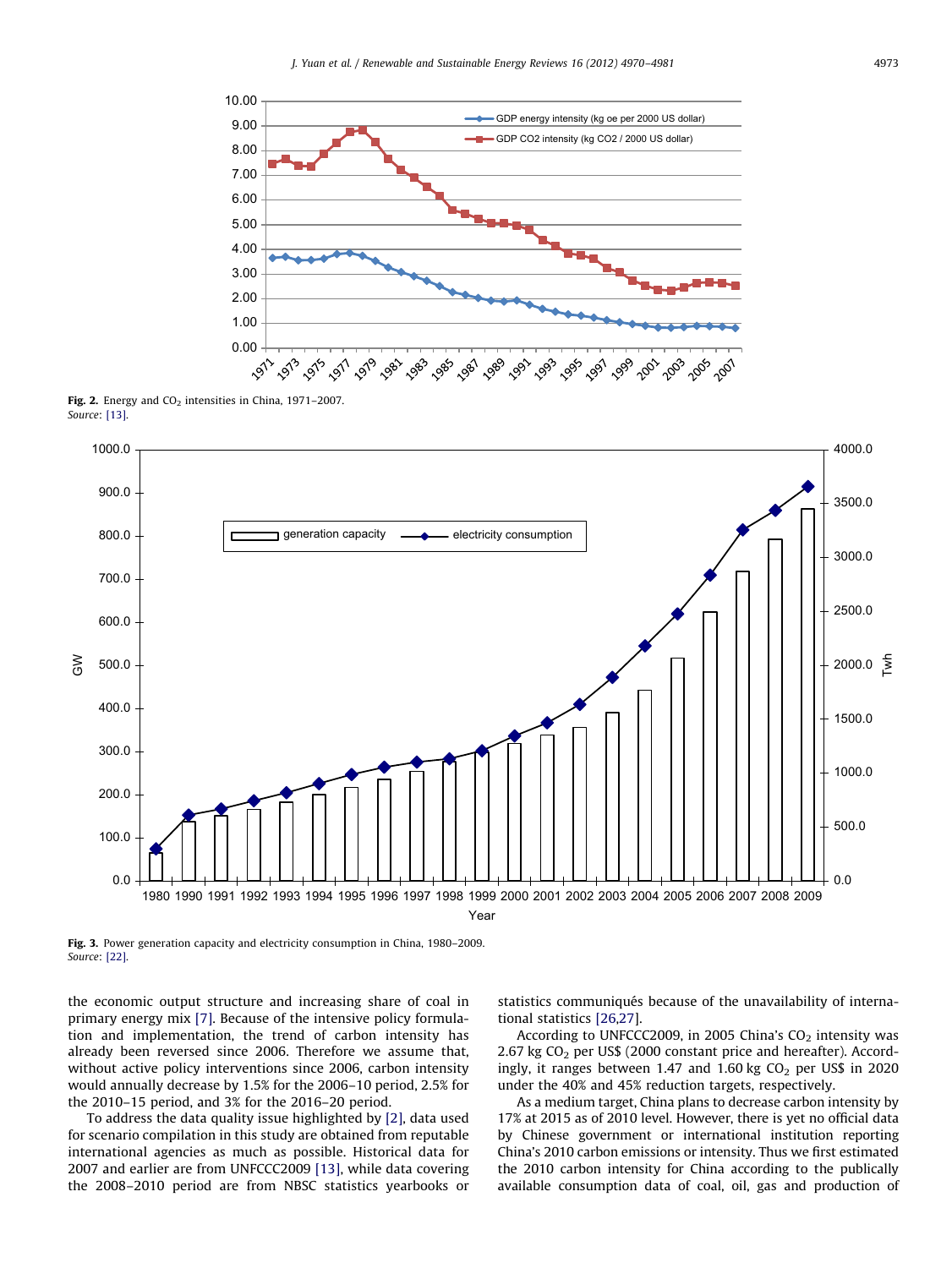<span id="page-4-0"></span>Key energy policies and initiatives implemented during the 11th FYP.

| Type                     | Policy                                                                                                                                                                               | Date effective   | Responsible agency                                                                        |
|--------------------------|--------------------------------------------------------------------------------------------------------------------------------------------------------------------------------------|------------------|-------------------------------------------------------------------------------------------|
| Laws                     | Formulation of the Renewable Energy Law                                                                                                                                              | January 2006     | National People's Congress<br>(NPC)                                                       |
|                          | Revision of the Energy Conservation Law                                                                                                                                              | October 2007     | NPC and National<br>Development and Reform<br>Committee (NDRC)                            |
| Comprehensive policies   | Medium and long-term plan for energy conservation                                                                                                                                    | 2005             | <b>NDRC</b>                                                                               |
|                          | 11th FYP                                                                                                                                                                             | March 2006       | <b>NDRC</b>                                                                               |
|                          | The State Council decision on strengthening energy<br>conservation                                                                                                                   | August 2006      | State Council                                                                             |
|                          | Implementation program of 10 key projects during 11th FYP                                                                                                                            | October 2006     | <b>NDRC</b>                                                                               |
|                          | 11th Five-year energy development plan                                                                                                                                               | April 2007       | <b>NDRC</b>                                                                               |
|                          | Medium and long-term plan for renewable energy development                                                                                                                           | August 2007      | <b>NDRC</b>                                                                               |
|                          | State Council yearly energy conservation plan                                                                                                                                        | 2008-2010        | State Council                                                                             |
| Fiscal policies          | Reduced export tax rebate for low value-added and energy<br>intensive products                                                                                                       | September 2009   | NDRC and Ministry of Finance<br>(MOF)                                                     |
|                          | Interim management measures for incentive to energy<br>conservation technology reform and phase-out program                                                                          | 2007-2010        | <b>MOF</b>                                                                                |
|                          | Regulation on corporate income law (tax reduction or<br>exemption for energy conservation projects and investments)                                                                  | <b>July 2008</b> | State administration of Tax                                                               |
|                          | Reform on tax and due of gasoline products                                                                                                                                           | January 2009     | <b>NDRC</b>                                                                               |
| Sector policies industry | Top-1000 energy-consuming enterprises program                                                                                                                                        | April 2006       | <b>NDRC</b>                                                                               |
| <b>Buildings</b>         | National energy efficiency design standard for public buildings                                                                                                                      | 2005             | Ministry of Housing and<br>Urban-rural Development<br>(MOHURD)                            |
|                          | Interim administrative method for incentive funds for heating<br>metering and energy efficiency retrofitting for existing<br>residential buildings in China's northern heating areas | 2007             | <b>MOF</b>                                                                                |
| Appliances               | Appliances standard and labeling                                                                                                                                                     | Various years    | General Administration of<br>Quality Supervision,<br>Inspection and Quarantine<br>(AQSIQ) |
|                          | Government procurement program                                                                                                                                                       | 2005-2007        | NDRC and MOF                                                                              |
| Transportation           | Fuel consumption limits for passenger cars                                                                                                                                           | 2004             | AOSIO                                                                                     |
|                          | Revised consumption tax for large energy-inefficient vehicles                                                                                                                        | April 2006       | MOF, State administration of<br>Tax                                                       |
|                          | National phase III vehicles emission standards                                                                                                                                       | <b>July 2007</b> | Ministry of Environment<br>Protection (MEP)                                               |
|                          | Pilot popularization program on energy conservation and new<br>energy vehicles                                                                                                       | 2009             | MOF, Ministry of Science and<br>Technology (MOST)                                         |

Note: revised by authors based on [\[18\]](#page-11-0) with updated policy release.

## Table 2

Renewable energy resource and generation potential in China. Source: [21].

| Energy source | Available resource                                                                                | Annual generation potential               |
|---------------|---------------------------------------------------------------------------------------------------|-------------------------------------------|
| Hydropower    | 390 GW (125 GW small hydro)                                                                       | 1700 TWh                                  |
| Wind power    | 10 m high attitude: 250 GW (onshore) 750 GW (offshore); 50 m high<br>attitude: 2000-2500 GW       | 2000 TWh (10 m) 4000-5000 TWh (50 m)      |
| Solar         | 1700 billion tce/annual(theoretical) 2200 sunshine hours with<br>5000 MJ/sq.m for $2/3$ land area | 128,000 TWh (85.14 million sq. km desert) |
| Biomass       | 600-700 Mt/annual                                                                                 | 1500-1750 TWh                             |

non-fossil electricity in 2010 using fuel emission factors from [\[28\].](#page-11-0) We use currently available primary energy carbon emission factors from 2005 to 2008 by IEA and primary energy consumption structure by NBSC for the estimation based on Eqs. (2) and (3). The emission factors are reported in [Table 3](#page-5-0) while the 2010 primary energy carbon emission factor is reported in [Table 4.](#page-5-0)



Carbon emission factor of primary energy consumption

 $=\sum (primary\ energy\ consumption\ share{x}$   $\frac{1}{x}$  and  $\frac{1}{x}$  are  $\frac{1}{x}$  fuel emission factor)  $(3)$ 

 $CO<sub>2</sub>$  emissions of China in 2010 are estimated at 6852 Mt. According to the projected GDP growth and carbon intensity targets, in 2015 China's total  $CO<sub>2</sub>$  emissions would reach to 7976 Mt, while in 2020 it would be 8601 and 9382 Mt under C45 and C40 scenarios, respectively. Under reference scenario without new active abatement measures based on UNFCCC09, China's carbon emissions would be 9600 Mt, while 8400 Mt under the 450 ppm scenario [\[26\]](#page-11-0). [Fig. 5](#page-6-0) shows the trajectories of China's carbon emissions to 2020 under different scenarios.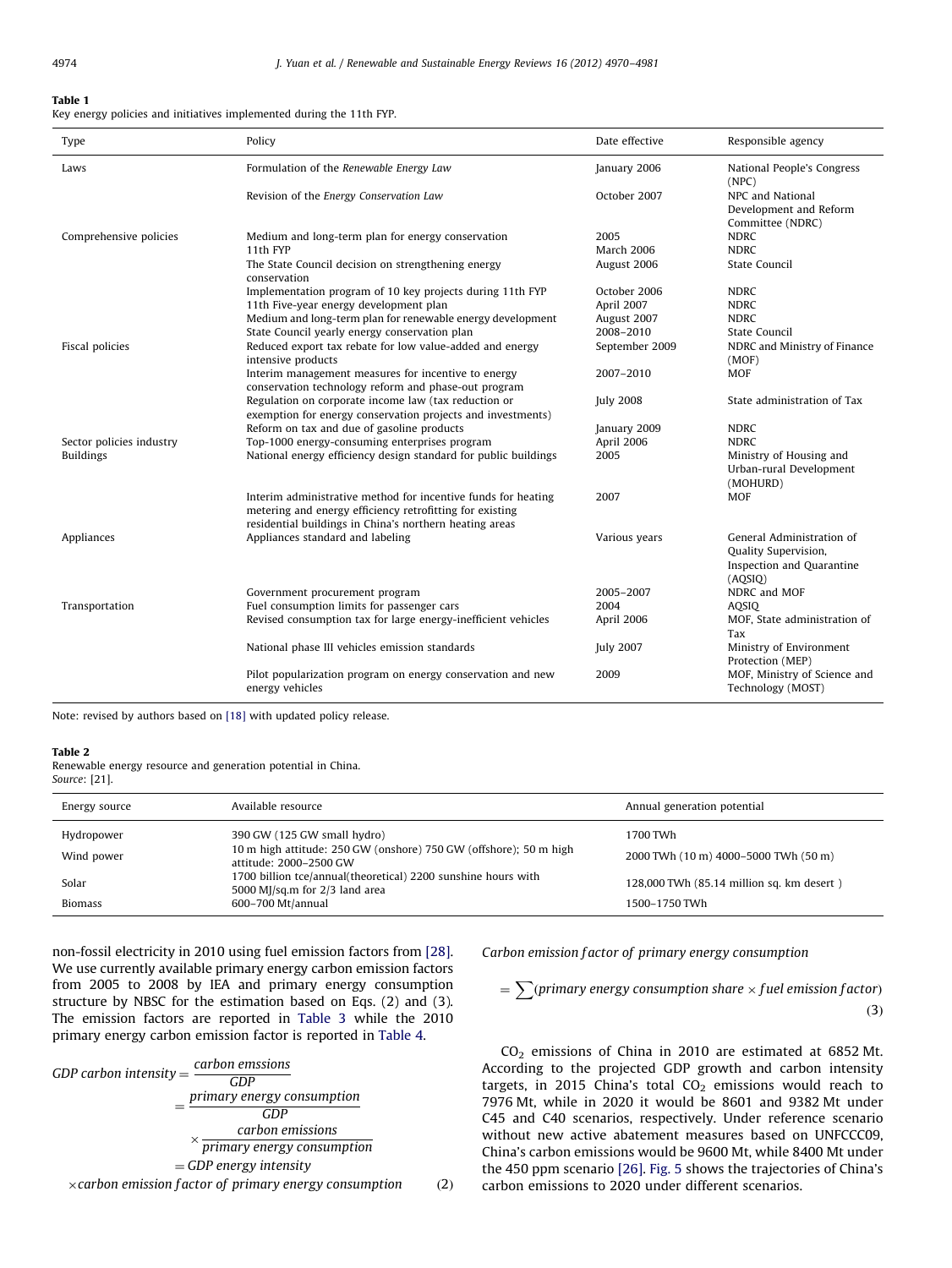<span id="page-5-0"></span>

Fig. 4. Power generation mix in China in selected years. Source: [\[24,25\]](#page-11-0).

Fuel emission factors for calculating primary energy  $CO<sub>2</sub>$  emissions. Source: [\[26\].](#page-11-0)

| Fuel type                                                                 | Coal | Oil | Gas           | Primary electricity<br>(hydro, nuclear and<br>wind power, etc.) |
|---------------------------------------------------------------------------|------|-----|---------------|-----------------------------------------------------------------|
| Emission factors (kg/MMBtu)<br>Fuel carbon emission (tonne/toe) 3.53 2.70 | 89   | 68  | 52.<br>2.06 0 | $\Omega$                                                        |

Note: though  $CO<sub>2</sub>$  emission factor for specific oil or gas product is only with little variation, different coal products have rather wider variation. However, year to year variation would be marginal and has only relatively marginal impact on primary energy emission factor.

#### Table 4

| Estimate of primary energy $CO2$ emission factors in China. |  |  |  |
|-------------------------------------------------------------|--|--|--|
| Source: [13,29,30].                                         |  |  |  |

| Year |      | Primary energy mix (%) |     |                                                        | Primary energy<br>carbon emission<br>factor (tonnes/toe) |                         |  |  |
|------|------|------------------------|-----|--------------------------------------------------------|----------------------------------------------------------|-------------------------|--|--|
|      | Coal | Oil                    | Gas | Primary<br>electricity<br>(nuclear, hydro<br>and wind) | IEA data                                                 | Estimated<br>by authors |  |  |
| 2005 | 70.8 | 19.8                   | 2.6 | 6.8                                                    | 2.99                                                     | 2.99                    |  |  |
| 2006 | 71.1 | 19.3                   | 2.9 | 6.7                                                    | 3.04                                                     | 3.04                    |  |  |
| 2007 | 71.1 | 18.8                   | 3.3 | 6.7                                                    | 3.08                                                     | 3.08                    |  |  |
| 2008 | 70.3 | 18.3                   | 3.7 | 7.7                                                    | 3.07                                                     | 3.07                    |  |  |
| 2010 | 68.7 | 18.6                   | 4.2 | 8.3                                                    |                                                          | 3.01                    |  |  |

## 3.2. Primary energy supply mix

Given the government's 2015 and 2020 non-fossil energy development targets, fossil-based energy will continue playing a critical role in China's primary energy supply. The coal reserve in China could be exploited for more than 100 years under the current production and consumption rate, while the remaining proven recoverable reserves of crude oil and natural gas could be exploited for only 20 years and 37 years, respectively [\[31\].](#page-11-0) However, the exploration on gas reserves (including technically recoverable coal bed methane and methane hydrate reserves) in recently years has encouraging progress and may significantly expand its exploitable time  $[14,32-35]$  $[14,32-35]$ . Because CO<sub>2</sub> emission factor of natural gas is significantly lower than that of coal, gas supply growth could contribute to China's low carbon development and reduce China's reliance on oil import.

Let  $x$  and  $y$  represent the share of coal and natural gas, respectively, in total primary energy supply in 2015. Because the fossil-based primary energy is planned to be 88.6% in 2015, the primary energy emission factor  $f$  can be expressed as

$$
f = xf_{coal} + (0.886 - x - y)f_{oil} + yf_{gas}
$$
\n(4)

where  $0.886 \ge x,y \ge 0$ ;  $0.886 \ge x+y \ge 0$ ; and  $f_{\text{coal}}$ ,  $f_{\text{oil}}$ , and  $f_{\text{gas}}$ stand for emission factors for coal, oil, and natural gas in tonne/ toe as shown in Table 3. Thus,

 $f = 3.53x + 2.7(0.886 - x - y) + 2.06y = 0.83x - 0.64y + 2.39$ 

Similarly, for 2020, given the planned non-fossil energy is 15%,

 $f = 3.53x + 2.7(0.85 - x - y) + 2.06y = 0.83x - 0.64y + 2.30$ 

To minimize f, the primary energy emission factor, smaller  $x$ (share of coal) and larger  $\gamma$  (share of natural gas) are desired, implying to reduce the share of coal and increase the share of natural gas in the primary energy mix. The optimized solution would be as large share of gas as possible. However, considering the reality that there is huge inertia in energy system, construction of extraction and transportation infrastructure for gas needs lead times of several years, and there is strong demand for oil because of increasing private vehicle ownership, it is assumed that oil share would drop slightly and the share of gas would increase only gradually in the coming decade.

## 3.3. Discussions on the carbon emissions study

According to the above carbon emissions scenarios analysis, the following conclusions can be drawn: 1) the carbon intensity targets proposed by Chinese government are consistent with the macro-level economic and social development planning; and 2) the 45% reduction target is in line with international expectations on China's responsibility of carbon stabilization under the 450 ppm scenario. However, there is great uncertainty regarding the second conclusion because heavy burden is imposed for the 13th FYP period on energy conservation to realize the  $CO<sub>2</sub>$ intensity reduction target.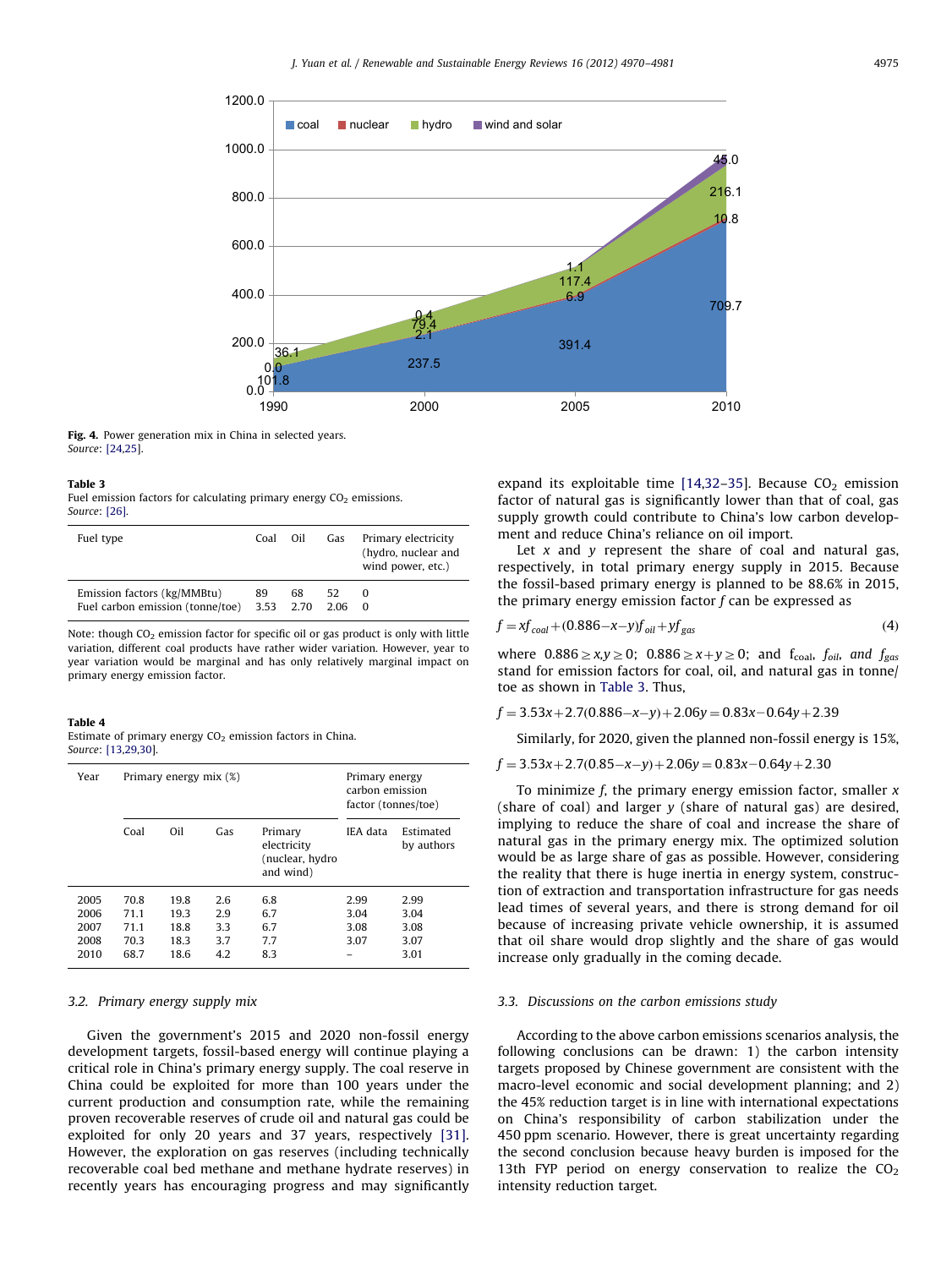<span id="page-6-0"></span>

Fig. 5. Different carbon emissions scenarios for China.

Table 5 Decomposition of China's energy related  $CO<sub>2</sub>$  emissions over the next decade (Unit: Mt).

|             | Scale effect | Energy    | Primary    | Total    |
|-------------|--------------|-----------|------------|----------|
|             | (GDP growth) | intensity | energy mix | increase |
| $2010 - 15$ | 2757         | $-1349$   | $-284$     | 1124     |
| $2015 - 20$ | 2697         | $-1616$   | $-454$     | 627      |

The good news is that under the planned economic growth rate, if the 45% carbon intensity reduction target is realized, China's annual  $CO<sub>2</sub>$  emission by 2020 would likely stay close to the international expectations. China's  $CO<sub>2</sub>$  emissions would be flat after 2015 because of efforts on improving energy efficiency and developing non-fossil energy. On the other side, the bad news is that if economic growth were faster than planned (one percent point faster than planned), which is very likely to happen given China's conspicuous economic growth achievement in the past three decades, a 40% decrease in carbon intensity would result in total  $CO<sub>2</sub>$  emissions at 10,302 Mt in 2020, while the 45% decrease target would also amount to 9443 Mt  $CO<sub>2</sub>$  emissions in 2020. Both results would be well above the 450 ppm scenario. Interestingly, under the current plans for economic growth, carbon intensity reduction, and non-fossil primary energy, China would only be able to increase its  $CO<sub>2</sub>$  emissions by 600 million tonne from 2015 to 2020 which would exert a heavy burden for the 13th FYP on energy efficiency enhancement (Fig. 5). To accomplish such tremendous task, China must be devoted to energy efficiency by all means (including not only the successful experience of technology advancement but also economic restructuring) on the one hand, and optimize primary energy supply, especially power supply, on the other hand. In the next section, we examined China's primary energy and power planning in more details.

## 4. Primary energy and power planning

#### 4.1. Requirements on energy efficiency and economic restructuring

To realize the proposed  $CO<sub>2</sub>$  intensity reduction targets, energy conservation by efficiency enhancement and economic restructuring would be of first priorities. A decomposition analysis indicates that, without decrease in energy intensity and primary energy emission factor, growth in GDP would result in 2757 Mt  $CO<sub>2</sub>$  emissions from 2010 to 2015. To keep the total  $CO<sub>2</sub>$  emissions under 1124 Mt to meet the intermediate target, the 11.4% non-fossil energy share could contribute a decrease of 284 Mt, while the remaining 1349 Mt would come from a reduction in energy intensity. During the 2015–2020 period, GDP growth would result in 2697 Mt  $CO<sub>2</sub>$ emissions, while a 454 Mt reduction could from primary energy structure (15% non-fossil energy share) and another 1616 Mt reduction could from the reduction of energy intensity (Table 5).

The implication is that, from 2010 to 2015, reduction of 1349 Mt  $CO<sub>2</sub>$  emissions or primary energy conservation in the amount of 450 million toe (640 million tce) needs to be realized. From 2015 to 2020, reduction of 1616 Mt  $CO<sub>2</sub>$  emissions or 545 million toe (780 million tce) primary energy conservation needs to be realized from energy efficiency enhancement, which would come mainly from technology advancement and structural adjustment. In this paper, we assume that the current policy in the power and manufacturing sectors during the 11th FYP will continue, while similar policy will be implemented in building and transportation sectors. Thus the energy conservation plan is mainly drafted from four sectors: power, manufacturing, building, and transportation. Finally we attribute the gap with the primary energy conservation goal to economic restructuring. In the manufacturing sector, decrease in energy intensity would contribute most to energy conservation, considering the existing large gap of energy intensity of main energy-intensive products between China and international best practices [\[35,36](#page-11-0)] as shown in [Table 6](#page-7-0). The production scale of different products is projected for energy conservation potential estimate based on different predictions as shown in [Fig. 6](#page-7-0) [\[37–39](#page-11-0)]. Energy conservation in buildings mainly comes from green lighting, efficient appliances, and improved Heating Ventilating and Air Conditioning (HVAC) system. In the transportation sector, energy saving comes from improving fuel economy in traditional vehicles, penetration of hybrid and electric vehicles, and the substitution of private transportation by public transportation. In the coal mining sector, the recovery and utilization of coal bed methane could contribute significantly to energy conservation. According to various estimates, there is 30 million tce potential during the 12th FYP if only 20% of the technologically feasible methane with density below 30% is utilized. Another 30 million tce would be possible if the recovery rate increases to 40% during the 13th FYP. While large portion of the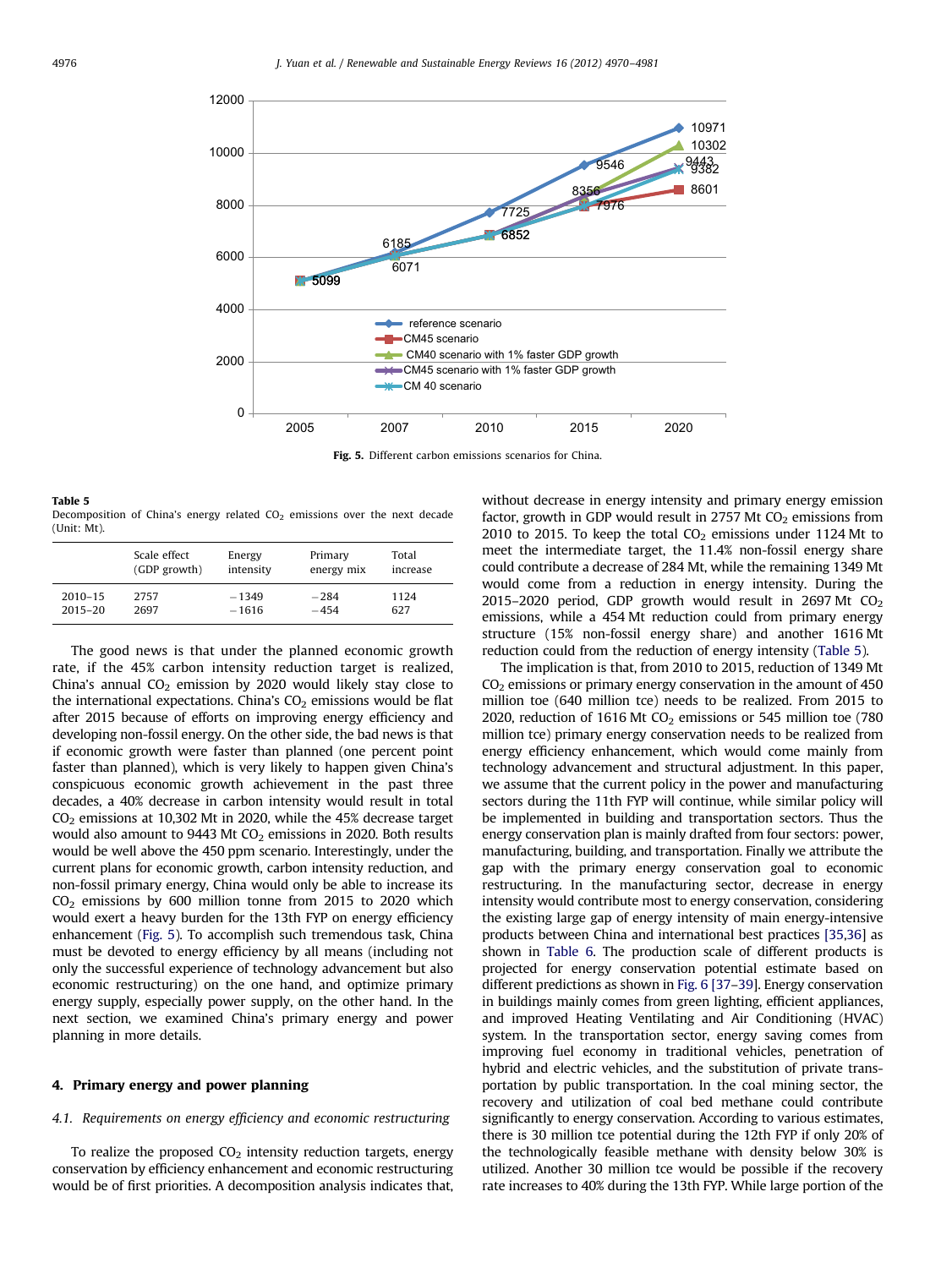<span id="page-7-0"></span>energy conservation potential would come from energy efficiency improvement in manufacturing, building, and transportation, the remaining would come from economic restructuring, i.e., output structure toward service industry and the light of manufacturing, especially in the 13th FYP ([Table 7](#page-8-0)). It would thus pose a tremendous challenge for China to realize the  $CO<sub>2</sub>$  intensity reduction target considering that historically the influence of structural effect on carbon growth has never been negative ever since 1990s [\[40\]](#page-11-0).

According to [\[18\],](#page-11-0) during the 11th FYP, energy efficiency policy in China has been restricted by issues of deficiency in institution design, lack of systematic policy implementation, discordance between energy conservation goal and development pattern, and most importantly, lack of coordination between market mechanism and command-and-control. Chinese government has been heavily relies upon command-and-control as the main policy instrument. As the market mechanism becomes more and more dominate in Chinese economy, the effectiveness of command-and-control policy has been significantly weakened. Though our analysis indicates that it is possible to realize even more ambitious energy conservation target in the coming decade, China needs to first address the above issues properly to assure the effectiveness of its policy instruments. Furthermore, the transition of economic growth to a qualityoriented pattern, which is beyond the scope of energy policy, will certainly pose larger challenge to China's energy sustainability.

## 4.2. Primary energy planning

The basic assumptions underlying primary energy planning are

• The share of fossil fuel for coal, oil and gas is set as 65.1:18:5.5 at 2015 and 60.5:17.5:7 at 2020.

#### Table 6

Planning of energy intensity for selected energy-intensive products for 2015 and 2020.

| Cement (kWh/tonne)<br>140<br>115<br>Steel (kg sce/tonne)<br>840<br>600<br>Aluminum (tce/tonne)<br>9.9<br>9.55<br>Ammonia (kg sce/tonne)<br>1670<br>1600<br>Ethylene (kg sce/tonne)<br>850<br>690<br>Oil refinery (kg soe/tonne factor)<br>12.5<br>14<br>Coal in power generation (grammes sce/KWh)<br>410<br>356 | 100<br>500<br>5.5<br>1400<br>600<br>11<br>315 | 90<br>400<br>4.7<br>1300<br>510<br>9.5<br>300 |
|------------------------------------------------------------------------------------------------------------------------------------------------------------------------------------------------------------------------------------------------------------------------------------------------------------------|-----------------------------------------------|-----------------------------------------------|

- The resource availability and technological feasibility of different in-shelf energy options as hydropower, nuclear, USC, CHP and gas power, etc.; and the resource potential and technological-economic potential of different niche energy options as wind, solar and biomass power, etc.
- Electricity production would grow quickly in the sense that most of the clean energy (nuclear, hydro, wind, solar and others) utilization would be used for power generation. Accordingly, non-fossil electricity production would reach 1523 TWh and 2188 TWh to fulfill the 11.4% and 15% non-fossil share targets in 2015 and 2020, respectively. Meanwhile, with per capita GDP at 3150 and 4050 US\$ (2000 constant price), we assume that per capita electricity consumption would reach 3950 and 5000 KWh respectively. Therefore, the total electricity consumption would reach 5500 TWh and 7200 TWh in 2015 and 2020, respectively. Supposing the sum of power plant own consumption (6% in 2008) and line loss (T&D) (6.8% in 2008) decrease by 1% point every five years, the total electricity production would reach 6180 and 8 010 TWh respectively in 2015 and 2020, and the ratio of clean generation would increase to 24.6% and 27.3% respectively.

According to estimated  $CO<sub>2</sub>$  emissions and primary energy mix, primary energy demand is projected to reach 2944 Mtoe in 2015 and 3110 Mtoe in 2020. The demand for coal, oil, gas and primary electricity are calculated according to the planned energy mix as shown in [Table 8.](#page-8-0)

Note: the population for calculating per capita energy consumption and  $CO<sub>2</sub>$  emissions is based on the 12th FYP control target (1.39 billion) for 2015 and the assumption that population grows at the same rate during the 13th FYP period (1.44 billion).

Among the gas supply, 24 Bcm would come from coal bed gas during 12th FYP, contributing about 14% of total gas supply, while additional 60 Bcm would come from coal bed gas. Gas hydrate would contribute 24% of total gas supply in China. For oil, the most optimistic situation is that domestic oil production would stabilize at around 200 Mt in the coming decade and the import dependence of oil consumption in China would range between 58 and 60%, imposing another significant challenge for China in energy security.

## 4.3. Power planning

Since most of the renewable energy will be developed for power generation, power planning is central to energy planning



Fig. 6. Assumption on the production of energy-intensive products for 2015 and 2020 (2007 = 100).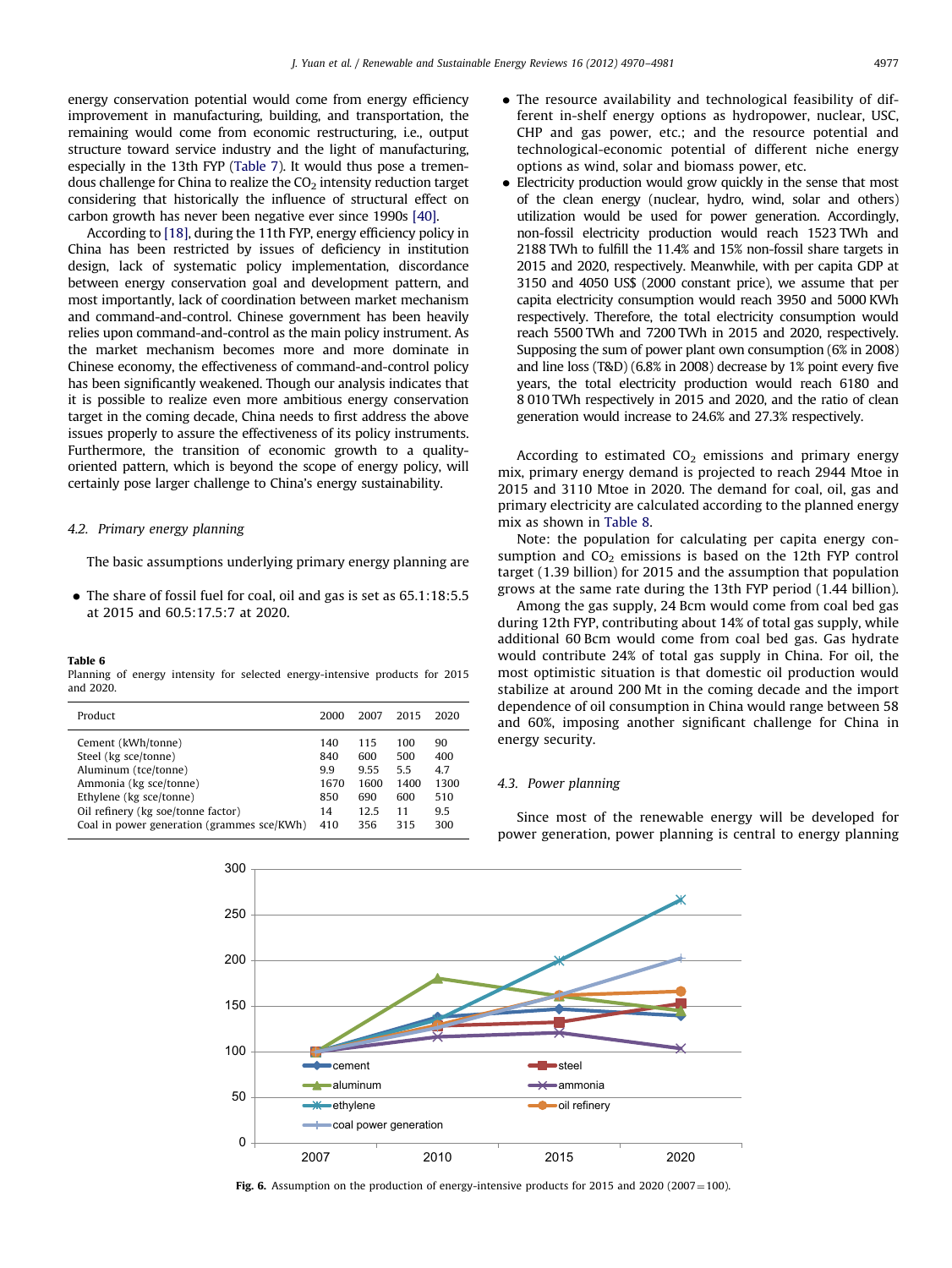<span id="page-8-0"></span>Energy conservation planning for 12th and 13th FYPs (Unit: Mtce).

|                             | Energy conservation planning by sector                          | Period    |           |
|-----------------------------|-----------------------------------------------------------------|-----------|-----------|
|                             |                                                                 | 2015/2010 | 2020/2105 |
| Manufacturing               | Ferrous metal                                                   | 70        | 80        |
|                             | None-ferrous metal                                              | 80        | 50        |
|                             | Chemical products                                               | 25        | 25        |
|                             | Construction material                                           | 15        | 10        |
|                             | Other sectors                                                   | 50        | 30        |
| <b>Power sector</b>         | Thermal power generation (small plant closure and building CHP) | 80        | 80        |
|                             | Power grid                                                      | 20        | 20        |
| <b>Coal mining</b>          | Coal bed methane generation                                     | 10        | 30        |
|                             |                                                                 |           |           |
| <b>Building</b>             | Green lighting                                                  | 60        | 80        |
|                             | Efficient appliances                                            | 55        | 65        |
|                             | Improved HAVC and insulation                                    | 45        | 60        |
| <b>Transportation</b>       | Improved fuel economy (penetration of electric car)             | 5         | 10        |
|                             | Public instead of private transportation                        | 25        | 40        |
| <b>Output restructuring</b> |                                                                 | 100       | 200       |
| <b>Total</b>                |                                                                 | 640       | 780       |

Note: 1) in the manufacturing sector, energy conservation (EC) potentials in energy-intensive sectors are calculated according to the energy intensity index ([Table 6\)](#page-7-0) and expected production [\(Fig. 6\)](#page-7-0), while potential from other sectors is estimated based upon the efficiency potential in industry kilns and electric motors; 2) in the power sector, EC potential from power generation is estimated based upon the improvement of coal consumption for generating per KWh electricity, while potential from power grid is based upon the assumption of line loss rate decrease by one percent point every five years in the coming decade; 3) potential in the coal mining sector is estimated based upon the recollection and utilization rate of low density coal bed methane at 7.5 and 22.5 Billion cubic meters (Bcm) natural gas equivalents respectively during the 12th and 13th FYPs; 4) in the building sector, potential from green lighting is based on the assumption that 15% bulbs in the total lighting bulbs realize energy efficiency by 60% during the 12th FYP and another 15% is realized 60% energy efficiency during the 13th FYP, while lighting accounts for about 12% of total electricity consumption. Potential from appliances is calculated based upon the assumption that resident accounts for 15% of electricity consumption in 2015 and 2020, while 10% more of 70% energy efficient appliances is popularized in the total inventory during each of the 12th and 13th FYPs. Potential from HVAC is calculated based on the assumption that 1.2 billion square meters resident buildings are retrofitted during both 12th and 13th FYPs, and 60% and 80% of new buildings constructed can meet with the 65% energy efficiency standard during the 12th and 13th FYPs, respectively; 5) in the transportation sector, potential from improved fuel economy is based on the assumption that the total cars would reach 140 million and 200 million in 2015 and 2020, respectively. The fuel economy would reach 40 miles per gallon (mpg) and 45 mpg, and the share of new energy vehicles would reach 1% and 5%, respectively, in 2015 and 2020. Potential from substitution by public transportation is calculated based on the assumption that with proper policy, the annual mileage of private cars would reduce by 30%.

#### Table 8

Energy planning for China, 2010–2020.

| Primary<br>energy<br>million)<br>toe) | GDP energy<br>intensity (kg)<br>soe/US\$) | GDP CO2<br>intensity (kg)<br>CO2/US\$ | Energy per<br>capita (toe/<br>person) | CO <sub>2</sub> per<br>capita<br>(tonne/<br>person) | Coal<br>million)<br>tonne) | Oil<br>million)<br>tonne) | Gas<br>(billion<br>cubic<br>meters) | Non-fossil<br>electricity<br>(TWh | Electricity<br>consumption<br>(TWh | Electricity<br>production<br>(TWh) | Clean<br>power<br>generation<br>(%) |
|---------------------------------------|-------------------------------------------|---------------------------------------|---------------------------------------|-----------------------------------------------------|----------------------------|---------------------------|-------------------------------------|-----------------------------------|------------------------------------|------------------------------------|-------------------------------------|
| 2010 2272                             | 0.73                                      | 2.20                                  | 1.69                                  | 5.46                                                | 3135                       | 425                       | 105                                 | 797                               | 4198                               | 4227                               | 18.9                                |
| 2015 2944<br>2020 3110                | 0.63<br>0.53                              | 1.82<br>1.47                          | 2.12<br>2.16                          | 5.74<br>5.97                                        | 3838<br>3769               | 475<br>523                | 174<br>234                          | 1523<br>2187                      | 5500<br>7210                       | 6180<br>8011                       | 24.7<br>27.3                        |
|                                       |                                           |                                       |                                       |                                                     |                            |                           |                                     |                                   |                                    |                                    |                                     |

#### Table 9

Capacity factor of different power generation types for power planning in China.

|         | Natural gas | Coal | Biomass | Nuclear | Wind | Hydro | Solar |
|---------|-------------|------|---------|---------|------|-------|-------|
|         | (%)         | (%)  | (%)     | (%)     | (%)  | (%)   | (%)   |
| 2010 30 |             | 57   | 25      | 89      | 23   | 37    | 19    |
| 2015 32 |             | 70   | 25      | 89      | 26   | 40    | 19    |
| 2020 35 |             | 80   | 25      | 89      | 30   | 42    | 19    |

Table 10 Power planning for China, 2010–2020.Unit: GW

|                                     | Natural<br>gas | Coal                    | Biomass<br>power (waste and<br>waste heat) | Nuclear Wind Hydro Solar Total |                                       |                       |                        |
|-------------------------------------|----------------|-------------------------|--------------------------------------------|--------------------------------|---------------------------------------|-----------------------|------------------------|
| 2010 12.0<br>2015 25.0<br>2020 50.0 |                | 695.0<br>747.9<br>809.1 | 0.0<br>15.0<br>25.0                        | 10.8<br>45.0<br>75.0           | 45.0 216.0<br>920 2600<br>180.0 295.0 | 0 3<br>12.0<br>- 25.0 | 9791<br>11969<br>14591 |

and clean energy development [\[23\]](#page-11-0). The capacity factors for different generation technologies are parameterized in Table 9. We assume that during the planning period, with proper policy formulation and implementation, the wind capacity factor will reach its upper limit and that of coal will also reach as high as 80%. The capacity factor of nuclear power will stabilize at about

Note: 5 GW and 10 GW IGCC plant are included in the coal power plant at year 2015 and 2020 respectively.

89% and that of hydropower will reach 42%. The capacity factor of natural gas power will stay at about 35% because it is relatively more expensive and is mainly used for peak generation. Biomass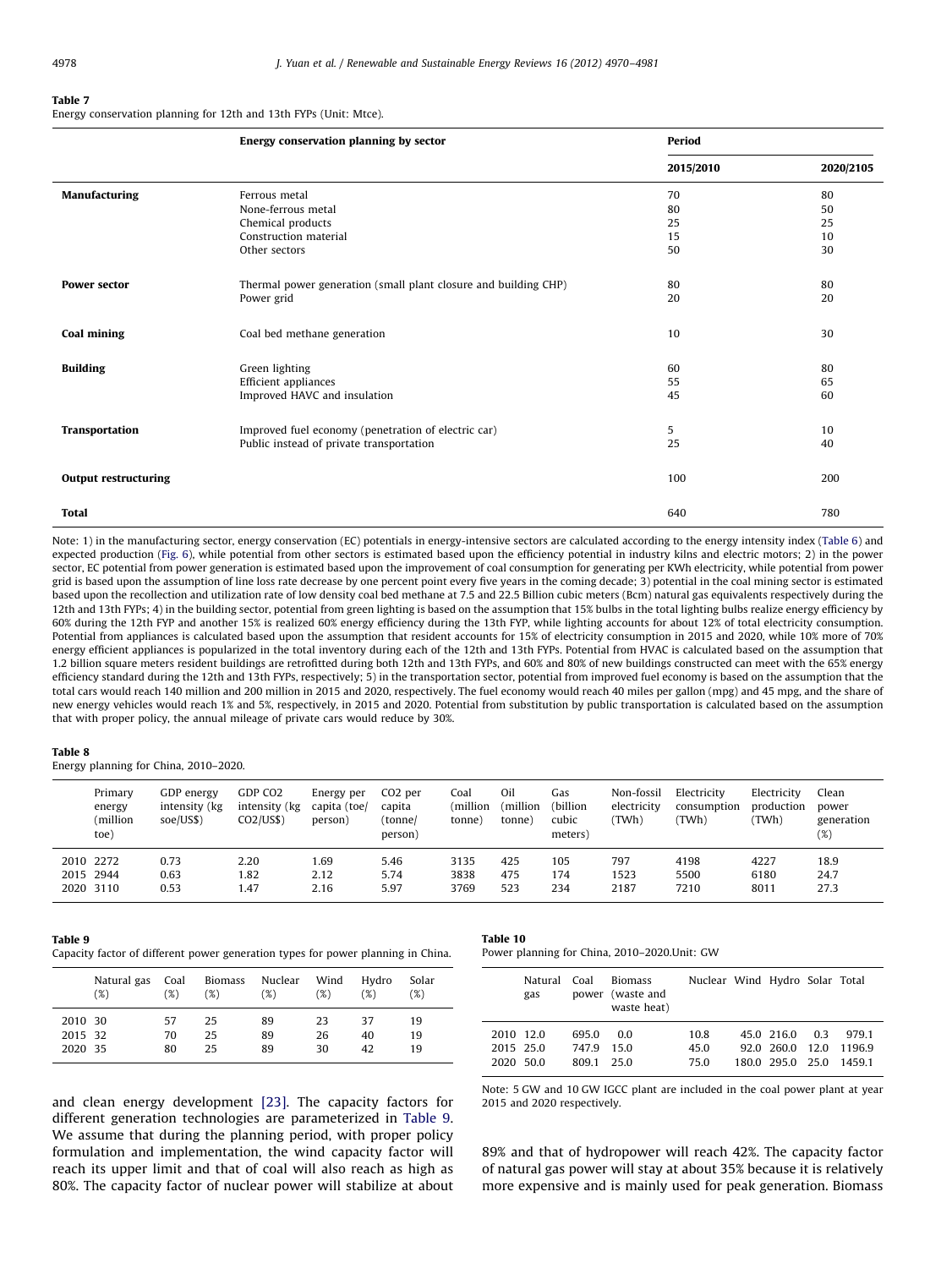and solar power will keep stable capacity factor during the periods ([Table 9\)](#page-8-0).

Accordingly, the power planning for 2010–2020 is compiled and provided in [Table 10.](#page-8-0) Among the gas power plant, in 2015, 7.5 GW units of coal bed gas turbine are included. In 2020, 22.5 GW such units are included. Among the biomass power plants, 5 GW waste heat turbine units in manufacturing industries (for example cement and steel) are included in 2015, while 10 GW such units are included in 2020. We then compile the detailed power planning based on efficiency improvement by closure of small inefficient coal units and the decommissioning projections of the operating coal and hydropower units (Table 11).

## 4.4. Investment requirements

When calculating the investment requirements, the following assumptions are made: 1) for energy production and conversion sector, only the investment in power generation and power grid will be included. The unit investment cost for matured technology

#### Table 11

Change in power generation capacity according to the planning. Unit: GW.

of coal, natural gas, hydropower and nuclear is assumed to be stable, while that of wind, solar and IGCC-CCS is assumed to have a learning effect (Table 12); 2) because of the difficulty of separating the investment on energy efficiency from other purposes in different sectors, only the government's public money in terms of customer buy-down or investment subsidy will be included (Table 13). And the government input will be calculated according to the current implemented support policy and the projected energy conservation targets in different sectors; and 3) all the investment cost is calculated based on 2010-year constant price RBM.

Accordingly, the investment requirements for implementing the energy planning during 12th and 13th FYP periods are estimated and provided in [Table 14.](#page-10-0) During the 12th FYP period, a total of 5054 billion RMB energy-related investments are estimated, while the power sector alone needs 4267 billion and the rest 787 billion will be energy efficiency investment. During the 13th FYP period, a total of 5611 billion RMB investments are required, 4662 billion for power investment and the rest 950

| Periods   |                        | Natural gas              | Coal    | <b>Biomass</b>           | Nuclear                  | Wind                     | Hydro                    | Solar |
|-----------|------------------------|--------------------------|---------|--------------------------|--------------------------|--------------------------|--------------------------|-------|
| 2010-2015 | Net increase           | 13.0                     | 52.9    | 15.0                     | 34.2                     | 47.0                     | 44.0                     | 11.7  |
|           | Closure of small units | $\overline{\phantom{0}}$ | $-40.0$ |                          |                          | -                        | $\overline{\phantom{a}}$ |       |
|           | Retirement units       | $\equiv$                 | $-40.0$ | $\overline{\phantom{m}}$ | $-$                      | $\equiv$                 | $-10.0$                  | -     |
|           | New construction       | 13.0                     | 132.9   | 15.0                     | 34.2                     | 47.0                     | 54.0                     | 11.7  |
| 2015-2020 | Net increase           | 25.0                     | 61.2    | 10.0                     | 30.0                     | 88.0                     | 35.0                     | 13.0  |
|           | Closure of small units | -                        | $-10.0$ | $\overline{\phantom{0}}$ | $\overline{\phantom{0}}$ | $-$                      | $\overline{\phantom{m}}$ |       |
|           | Retirement units       | -                        | $-40.0$ |                          | $\overline{\phantom{0}}$ | $\overline{\phantom{0}}$ | $-10.0$                  | -     |
|           | New construction       | 25.0                     | 111.2   | 10.0                     | 30.0                     | 88.0                     | 45.0                     | 13.0  |

#### Table 12

Unit investment cost for different generation types. Units: RMB/KW.

| vear | IGCC-CCS | Natural gas | Coal | Biomass (waste) | Nuclear | Wind | Hvdro | Solar |
|------|----------|-------------|------|-----------------|---------|------|-------|-------|
| 2010 | 1000     | 7000        | 3700 | 6000            | 15000   | 8000 | 10000 | 20000 |
| 2015 | 9000     | 7000        | 3700 | 6000            | 15000   | 7000 | 10000 | 14200 |
| 2020 | 8000     | 7000        | 3700 | 6000            | 15000   | 6000 | 10000 | 11600 |

Notes: 1) unit investment cost data for 2010 is sourced from and 2) the investment cost of IGCC-CCS doesn't include CO<sub>2</sub> transportation and storage cost [\[25\]](#page-11-0).

#### Table 13

Government subsidy policy and implementation on energy conservation in China.

| Sector                 | Subsidy policy                                                                                                                      | Implementation requirements                                                                                                                                                           |
|------------------------|-------------------------------------------------------------------------------------------------------------------------------------|---------------------------------------------------------------------------------------------------------------------------------------------------------------------------------------|
| Coal power             | 600 RMB/KW for closure of small units                                                                                               | 40 GW during 12th FYP periods and 10 GW during 13th<br>FYP periods                                                                                                                    |
| Industry               | 1000 RMB/tonne sce conservation                                                                                                     | 240 and 215 million tce conservation capacity during<br>12th and 13th FYP periods                                                                                                     |
| Green lighting         | 30–50% sale price of the bulb to end-users                                                                                          | Popularizing 500 million pieces high efficient lightings<br>in household during 12th and 13th FYP periods,<br>realizing 100% green lighting in all public and<br>commercial buildings |
| Building refurbishment | 45-55 RMB/m2                                                                                                                        | Refurbishing 1.2 billion m2 resident space during 12th<br>and 13th FYP periods                                                                                                        |
| Appliances             | Subsidy to end-customers: air conditioner: 300-850 RMB/<br>unit washing machine: 200–600 RMB/unit refrigerator:<br>200-800 RMB/unit | Covering all energy-intensive appliances as AC, washing<br>machine, refrigerator, etc.                                                                                                |
| Transportation         | Subsidy to end-customers: pure electric car 50000 RMB/<br>vehicle hybrid car 30000 RMB/vehicle                                      | 1% penetration of electric vehicles at 2015 and 5% at<br>2020                                                                                                                         |

Notes: 1) according to study on cost and benefit of closing small in-efficient coal plant during the 11th FYP, a total of 32.77 billion fund is input for closing 54.07 GW small units from 2006 to 2009 [\[41\]](#page-11-0), which translates 600 RMB/KW government fund support for closing small coal units; 2) during the 11th FYP period, a total of 235 billion RMB fund from the central government is provided in industry for energy efficiency and resulted in about 240 million tce energy conservation capacity [\[42\].](#page-11-0) Though the State Council encourages local governments to provide special fund for energy efficiency also, the amount is difficult to trace. According to the fund from the central government, it is roughly calculated as 1000 RMB/ tonne sce conservation realized in industry.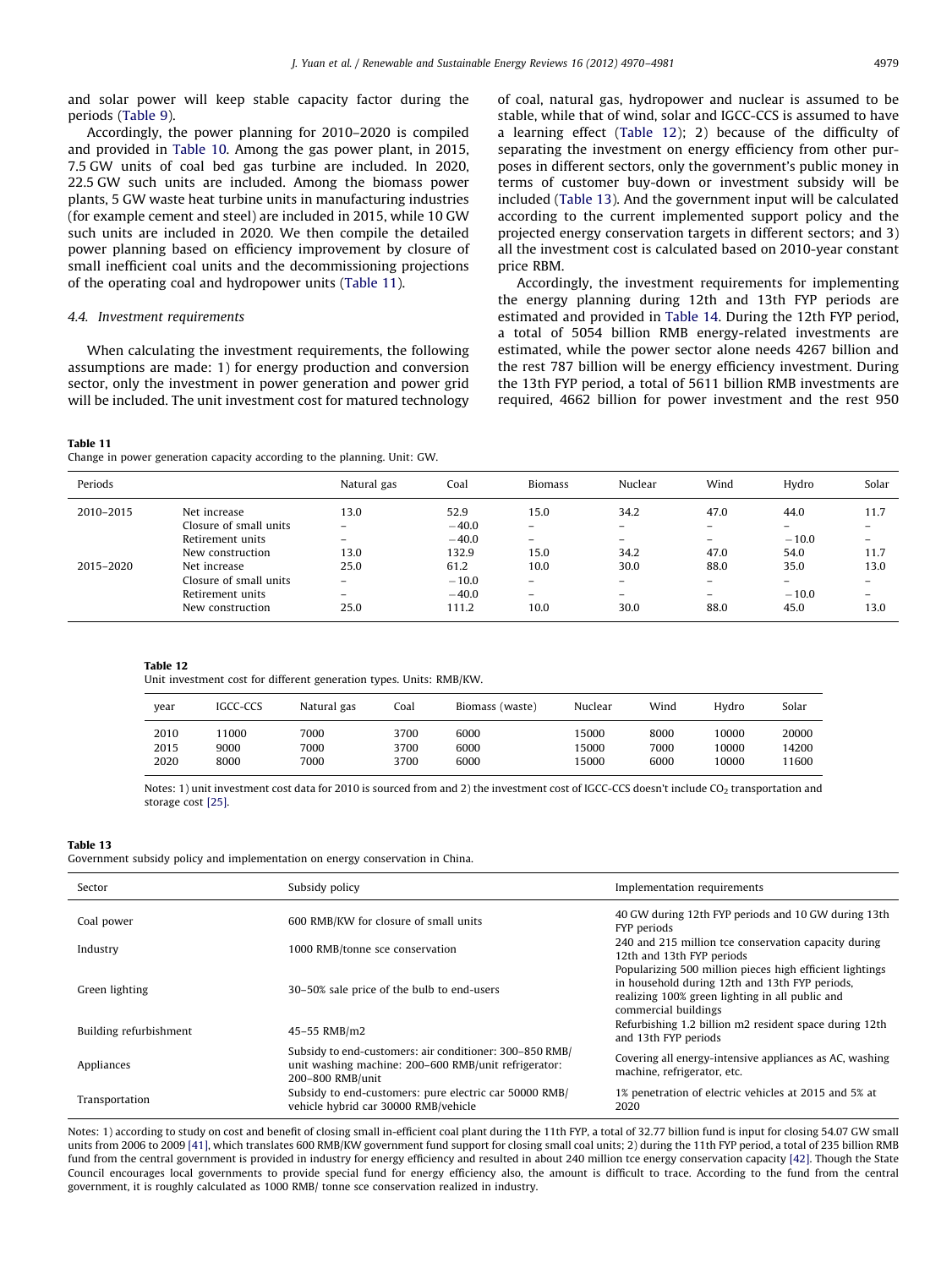<span id="page-10-0"></span>Investment requirements for the energy planning at 12th and 13th FYP periods. Units: Billion RMB.

|                      | Power industry |                  |              | Energy efficiency |            |                 |                |              |
|----------------------|----------------|------------------|--------------|-------------------|------------|-----------------|----------------|--------------|
|                      | Generation     | Clean generation | Power grid   | Subtotal          | Industry   | <b>Building</b> | Transportation | Total        |
| 12th FYP<br>13th FYP | 2081<br>2274   | 1004<br>1275     | 2498<br>2729 | 4267<br>4662      | 240<br>208 | 165<br>200      | 70<br>200      | 5054<br>5611 |

Notes: 1) coal bed gas generation and waste heat generation investment requirements are included in power generation; 2) historically, the investment on power grid in China is insufficient. During the 8th and 9th FYP periods, power grid only accounted for only 13% and 37% of total power investment, which is significantly lower than the level of developed countries (well above 50%). However, since 2008, investment on power grid has outnumbered that on power plant. With the massive investment on smart grid, we assume that the investment ratio on power plant and power grid will be 45:55 in the coming decade.

billion for energy efficiency investment. The massive investment requirement would pose another challenge for China to realize low carbon development.

#### 5. Concluding remarks

Sustainable development is the inevitable choice of China. The analysis in the paper indicates that the 2020 45%  $CO<sub>2</sub>$  intensity reduction target is not only within the international expectation, but also self-consistent with the long-term vision of China's overall socio-economic planning. If accomplished, it will make significant contribution to global climate mitigation. Moreover, China has formulated a host of policies to implement the target even since 2005 and made encouraging progress in the past five years.

On the other hand, the target is unprecedented and formidable in that energy conservation by technology advancement alone is not enough to ensure the accomplishment of the target. Even though the government is determined to preserve the route of energy policy during the 11th FYP, our study indicates that adjusting output structure would be imperative in the coming decade, especially in the 13th FYP. According to the above analysis, the viable policy options for China are as follows:

- 1. Maintain a balanced economic growth with intensified efforts to raise the share of the service industry in its economy and curb the growth of heavy industry. China must incorporate energy and environment targets within its overall socioeconomic planning and coordinate energy policy with industry, taxation and finance policies to attain the maximum effects of the policy mix.
- 2. Develop non-fossil ''clean'' alternatives according to the proposed target, including nuclear, regular hydro, wind, solar and biomass energy as early as possible to decrease primary energy emission factor. Considering the past experiences of quicker than planned economic growth, China should not just confine itself to the proposed non-fossil share target. Also, developing clean energy technology itself could serve as a very opportunity for facilitating economic output restructuring. However, to promote the take-off of renewable energy in China, the government must formulate systematic and practical policies covering upstream research & development and downstream commercialization & deployment [\[43\]](#page-11-0).
- 3. Strengthen energy conservation in building and transportation sectors while the manufacturing sector still possesses vast potential. With the rising income, building and transportation sectors will consume more and more energy. By proactive measures as building codes, vehicle fuel economy standards, priority of public transportation, etc., huge energy demand could be avoided in the future.
- 4. Adjust the coal plant mix could still contribute large portion on energy saving since it will continue to dominate the generation

mix in the coming decade. Increase energy efficiency in coal power plants by replacing outdated inefficient small-scale units with ultra-super critical and (or) cogeneration units. Implement CCS technology in commercial scale at least from 2015 in large-scale coal generation plants to provide more growth space for primary energy demand.

5. Deregulate energy market with strong determination and formulate level playing field to attract investments for private and foreign capital. Establishing strong partnerships with developed countries on low carbon energy development also would be policy priority for China.

## Acknowledgment

The authors would like to appreciate the comments of two anonymous reviewers and the kind help of the Editor, which significantly enhance the quality of the paper. The work reported in the paper is funded by the Ministry of Education of China (10YJC790360), National Science Foundation of China (71173075), the Fundamental Research Funds for the Central Universities, Natural Science Foundation of Beijing (9092013) and Beijing Planning Project of Philosophy and Social Science (10BaJG371). M.X. was partially supported by the U.S. Department of Energy under Award Number DE-PI0000012. The usual caveats apply.

## References

- [1] Hu J. Presentation at climate change summit meeting in new york, Sep. 2009. [2] Zhang Z. Assessing China's carbon intensity pledge for 2020: stringency
- and credulity issues and their implications, East-west center working paper series, 2010.
- [3] Zhang Z. Assessing China's energy conservation and carbon intensity: how will the future differ with the past? Sustainable Development Series 2010.
- [4] Michinori U, Yi J, Tatsuyoshi S. On the Chinese carbon reduction target. Sustainability 2010(2):1553–7.
- [5] Stern DI, Jotzo F. How ambitious are China and India's emissions intensity targets? Energy Policy 2010(38):6776–83.
- [6] He J, Deng J, Su. M. CO2 emission from China's energy sector and strategy for its control. Energy 2010(35):4494–8.
- Steckel JC, et al. From carbonization to decarbonization?-past trends and future scenarios for China's CO2 emissions Energy Policy 2011(39):3443–55.
- [8] Dai H, et al. Assessment of China's climate commitment and non-fossil energy plan towards 2020 using hybrid AIM/CGE model. Energy Policy 2011(39):2875–87.
- [9] Zhou J, Duan M, Liu C. Output-based allowance allocations under China's carbon intensity target. Energy Procedia 2011(5):1904–9.
- [10] Yi W-J, et al. How can China reach its CO2 intensity reduction targets by 2020? A regional allocation based on equity and development Energy Policy 2011(39):2407–15.
- [11] Wang R, et al. Path towards achieving of China's 2020 carbon emission reduction target—a discussion of low-carbon energy policies at province level. Energy Policy 2011(39):2740–7.
- [12] State Council (2011). The 12th FYP program on curbing greenhouse gases emission, (in Chinese).
- [13] UNFCCC (2009).  $CO<sub>2</sub>$  emissions from fuel combustion (2009 edition), from IEA, Paris.
- [14] Center for strategic economic study (CSES), Victory University (2010). The transition to a low carbon economy: implementation issues and constraints